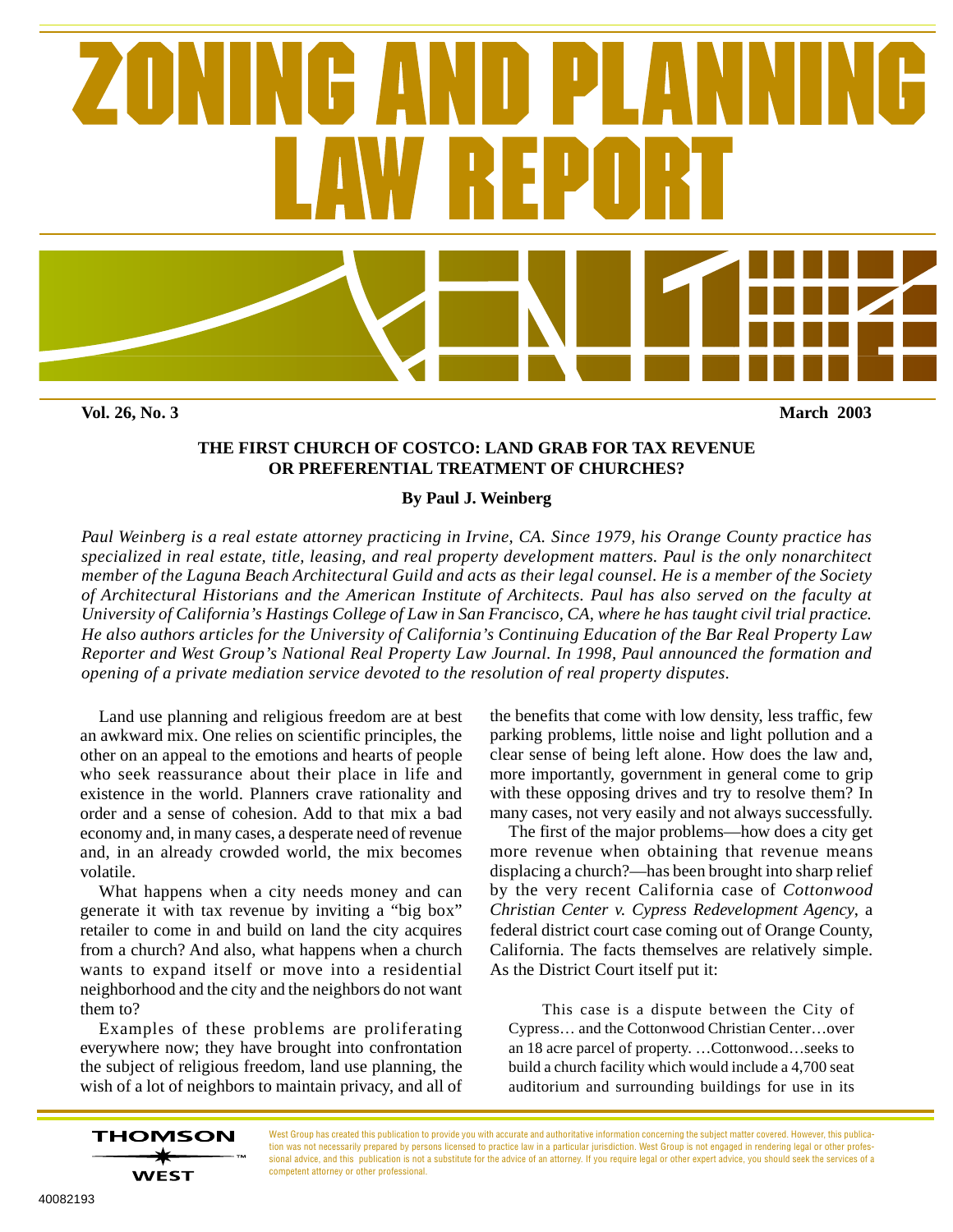ministries. After failing to get the appropriate land use permits from the City, Cottonwood brought this action. Cypress, on the other hand, wants the Cottonwood property to be used as commercial retail space, with the plan to place a major discount retailer such as Costco on the Cottonwood property. To this end, the City has begun eminent domain proceedings on the Cottonwood property.<sup>1</sup>

Mike Berger, a noted land use attorney practicing in Los Angeles, CA, put it, though, a lot more colorfully in an article in the Los Angeles Daily Journal, a legal newspaper:

 It's been awhile since the maxim about rendering different things unto Caesar and God was first voiced, but church and state seem to be duking it out on an increasing basis these days. A current chapter is brewing in the Orange County community of Cypress, where the City says it will condemn 18-acres of vacant land that a church planned to use for a large new facility so that it can, instead, move another giant Costco outlet onto the property.

From a municipality's vantage point (except for some of those quaint New England townships that want to retain their historic flavor), big boxes rule. They bring lots of customers who spend lots of money and generate lots of tax revenue. They bring traffic, too, but that is seen as a trade-off, with the municipality happily supplying the infrastructure for the ratable. Churches also generate traffic, but no local revenue.

Thus, for a city, it's a no-brainer. Given a choice, you make a home for the commercial outfit and tell the church mice to pack it in. Which is exactly what Cypress has announced it will do. If the Church will not voluntarily sell its land, then the City will invoke its power of eminent domain and condemn the property. This may prove to be an interesting fight. On the one side are the City and Costco. On the other side is the Cottonwood Christian Center. If not Goliath, Cottonwood may be something more than little David, as well. The congregation long ago outgrew the small, 700 seat facility it now occupies. Every weekend, 4000 parishioners attend six services at the facility. Hundreds—sometimes thousands—are turned away. The weekend after 9/11, an extra 2000 showed up.2

On the face of it, this would seem to be a black and white, good versus evil, quintessentially American dispute; big bad government is weighing in on the side of big business and the "little guy" in this case here, the little religious guy, is not getting a fair shake. A torrent of editorials, one in particular from the Wall Street Journal, would seem to agree. In a 5/30/02 editorial, they cast their eastern eye on California's plight and framed the problem in black and white terms:

Cypress and its city fathers are not bigots; they simply insist that Cottonwood's 17.9 acres are too valuable as potential tax revenue to be allowed to remain in the hands of a tax exempt church. But the whole point of property rights is that bureaucrats do not get to pick and choose who owns what. Ditto for businesses such as Costco, which should buy their land in the open market instead of relying on local governments to seize a juicy location at below market prices.

The powers of eminent domain are tricky enough when exercised for highways, schools or other public uses. But when invoked on behalf of a private business it represents the worst form of public collusion. Our advice to Cottonwood is not to turn the other cheek.3

This is an easy position morally, to take, particularly in light of the facts. Not surprisingly, though, Costco does not want any part of it. Its President and CEO, Jim Sinegal, responded in a counter-editorial:

In response to your May 30th editorial . . . you fail to ask Costo for our side of story. Had we been asked, we could have pointed out that we are not a party to any litigation and do not have a contract to buy any land in Cypress, nor will we have until a judge or the parties themselves resolve their dispute.

We were wrongly painted in a negative light. I am resisting the urge to fully defend our role in this—it might fill several pages detailing how you were misled and how Costco is being falsely portrayed as the villain in this dispute between the Church and City. I will simply say that in 1999, before this Church, from a neighboring town, bought 18-acres in Cypress, church officials were advised in writing by Cypress that this land was in a redevelopment area, and it was designated for commercial development, and it would be highly unlikely that they would obtain permits for the planned church.

The Church went ahead and bought the land anyway, paying 14 million dollars cash, in a highly speculative manner for any land developer, let alone for a church. Now, a key commercial corner sits vacant, frustrating the need of the City to increase its tax base to support schools and other services, which was the original reason for the redevelopment designation in 1990, and the Church claims that religious freedom is at state.<sup>4</sup>

Cooler heads looking at the controversy, though, see the problem in this case not as one rooted in a conflict between church and state, but one of a city's overzealous application of a finding of a blighted area to give it the justification to condemn the property and take it. This, unfortunately, is at the heart of a lot of land use decisions across the country, as is pointed out by Professor George Lefcoe, of the University of Southern California School of Law: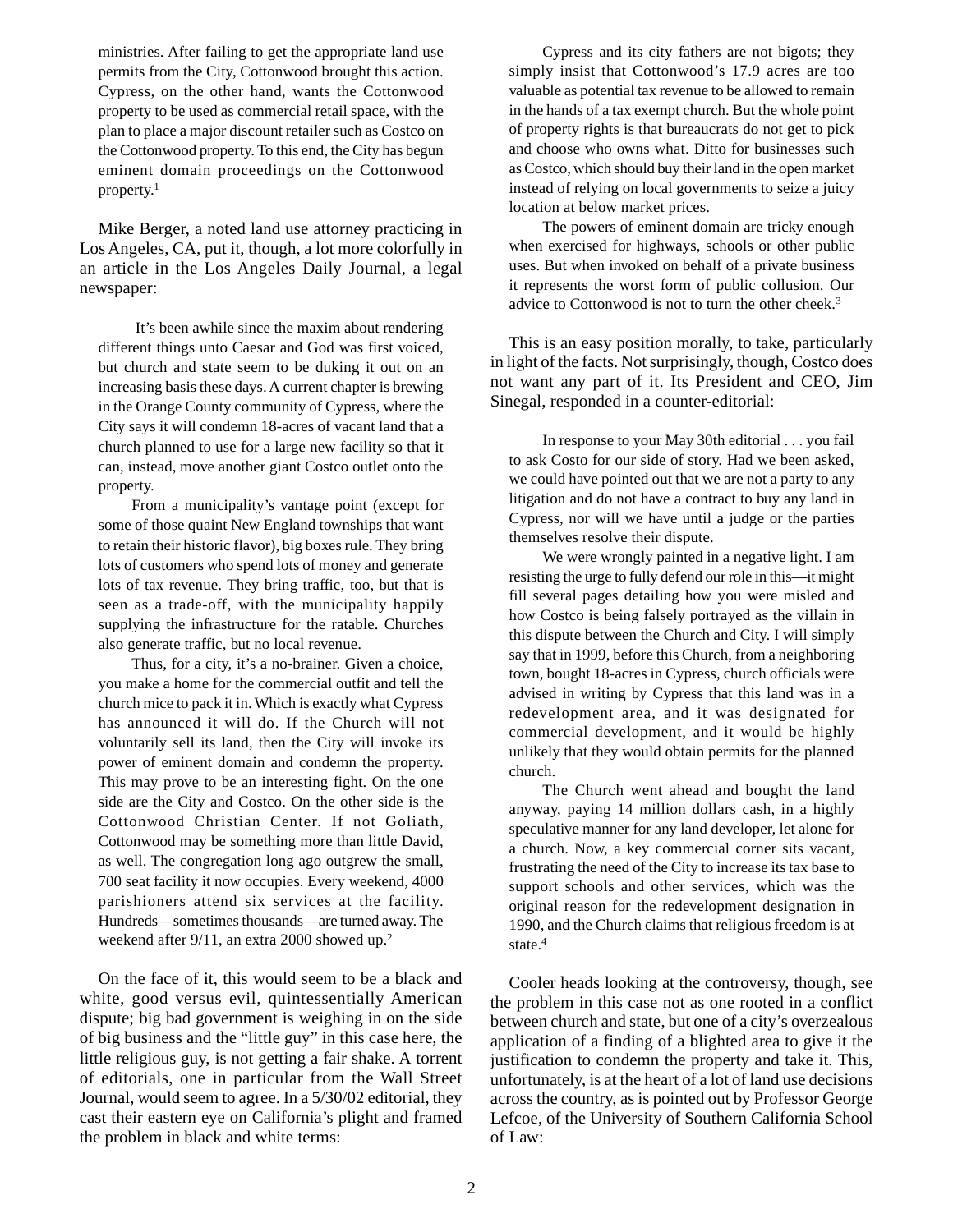The whole problem is cities are in a mad race for revenues. But redevelopment is not suppose to be used for that. So in redevelopment, it is always Halloween. Cities wear a "blight" costume to hide the ugly face of tax dollars.<sup>5</sup>

In a personal interview, Professor Lefcoe expanded on this point:

I am a great fan of redevelopment. One of the problems, though, is instead of using it for planning, we use it as a substitute. We wind up refereeing disputes between developers and neighbors, rather than engaging in overall planning . . . There is a rush for tax increment and tax revenues; everyone is bending over backwards to get Costco. This is no one's idea of a contiguous use of an area . . .

Churches *have* fought back, most recently with a piece of litigation signed during the sunset period of President William Clinton's term, the Religious Land Use and Institutionalized Persons Act of 2000 (RLUIPA). This turned out to be an interesting piece of legislation; it melded churches and prisoners in the same statutory framework. Its first section (42 U.S.C.A. § 2000cc) is entitled "Protection of land use as religious exercise"; its second section (42 U.S.C.A. § 2000cc-1) is entitled "Protection of religious exercise of institutionalized persons."

The relevant words of the Act itself are unusually simple:

#### (1) General rule

- No government shall impose or implement a land use regulation in a manner that imposes a substantial burden on the religious exercise of a person, including a religious assembly or institution, unless the government demonstrates that imposition of the burden on that person, assembly, or institution—
	- (A) is in furtherance of a compelling governmental interest; and
	- (B) is the least restrictive means of furthering that compelling governmental interest.6

The Act goes on to attempt to implement an equal protection clause:

No government shall impose or implement a land use regulation in a manner that treats a religious assembly or institution on less than equal terms with a nonreligious assembly or institution.7

And finally, the Act appears to try to protect churches from being excluded from a community:

- No government shall impose or implement a land use regulation that—
	- (A) totally excludes religious assemblies from a jurisdiction; or
	- (B) unreasonably limits religious assemblies, institutions, or structures within a jurisdiction. $8$

The Act has been criticized by scholars as "sublimely vague" and just as vigorously touted by others:

Minority religions have a much harder time of obtaining approval for construction for a house of worship—and for utilizing that place of worship in an important religious way—than do majority religions . . . Minority religions . . . are often least able to bear the financial cost of the process and face an unsympathetic political constituency. They fare significantly less well before government boards having almost unchecked discretion and an unsympathetic constituency. Accordingly, these congregations are too often forced into the courts to defend their free exercise rights . . .<sup>9</sup>

A somewhat ugly face on this whole problem is added by the fact that churches are able to raise enough money to hire attorneys to invoke this legislation; a cottage industry has arisen of lawyers ready and willing to "carry the torch" of religious liberty. The bigger question, though, is, what happens when a church, perhaps guided by a religious and missionary zeal, injects itself into a land use controversy, seeking, in reality, special treatment because of its religious status? How does the system cope with what has to be denoted as an inherent imbalance?



Patricia E. Salkin, Esq. Kenneth H. Young, Esq. Electronic Composition Specialty Composition

Published eleven times a year by West Group Editorial Offices: 50 Broad Street East, Rochester, NY 14694 Tel.: 585-546-5530 Fax: 585-258-3774 Customer Service: 610 Opperman Drive, Eagan, MN 55123 Tel.: 800-328-4880 Fax: 612-340-9378

> Subscription: \$384.50 for eleven issues Copyright 2002 West Group. All rights reserved. ISSN 0161-8113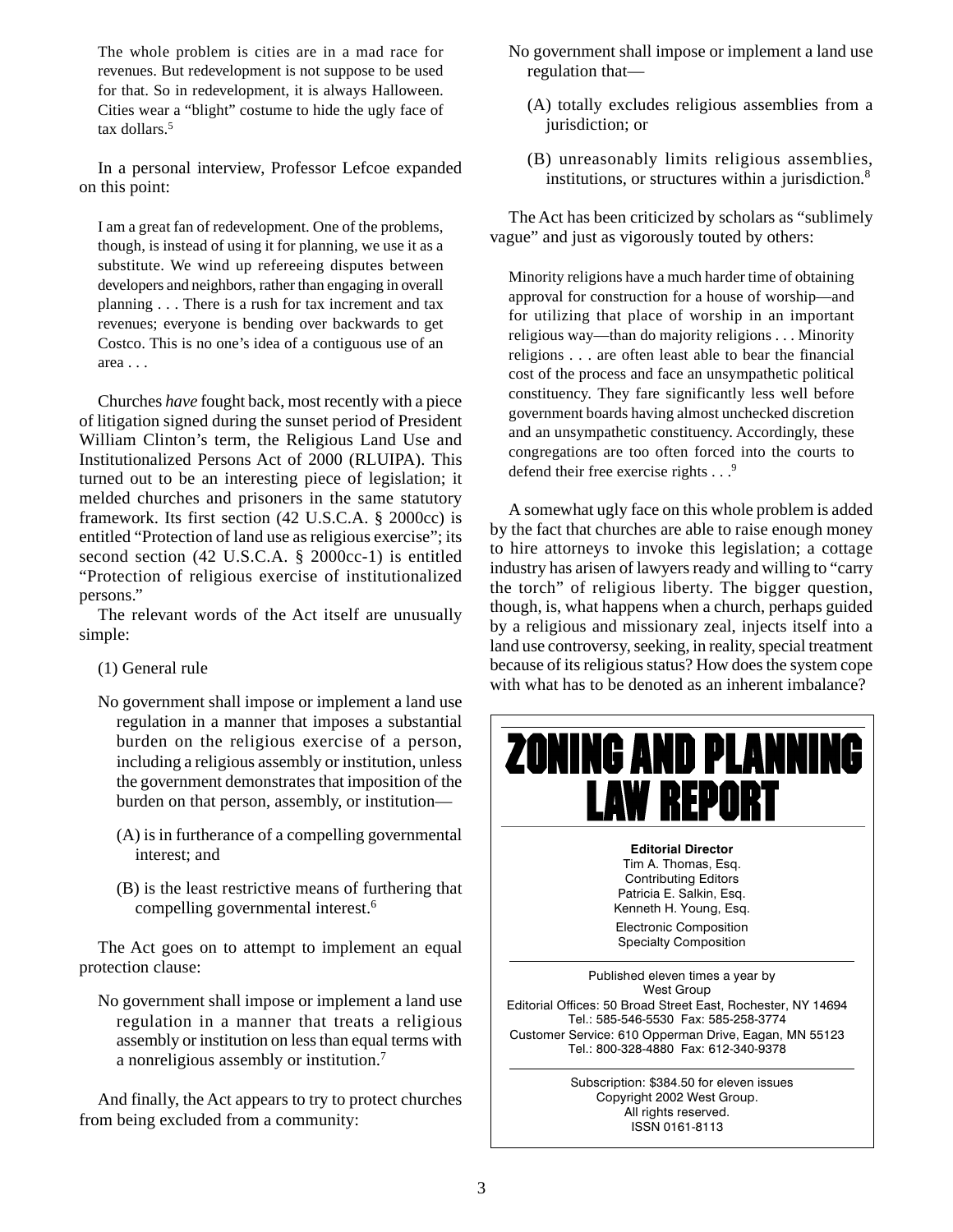Professor Lefcoe makes the point, as do a lot of scholars, that the *Cottonwood* case really has nothing to do with the church at all: "This is simply a way to generate tax revenue; it depends more on the blight of an area already taken into account . . ."<sup>10</sup>

Interestingly, the judicial opinion on the topic saw it exactly the same way:

Defendants advanced two interests for refusing to grant Cottonwood a [Conditional Use Permit] and condemning the Cottonwood Property—blight and generating revenue for the City. Neither interest is sufficiently compelling to justify burdening Cottonwood's religious exercise.

"Blight" can constitute "an 'esthetic harm.'" [Citations.] The Supreme Court has held that esthetic concerns are substantial governmental interests. [Citation.] It is, however, only a compelling interest that can justify burdening Cottonwood's religious exercise rights. *Moreover, it is evident that the refusal to grant Cottonwood's application for a CUP was not at all premised on blight. The construction of a church on the Cottonwood property would eliminate the blight.*

A second problem with Defendants' asserted justification is that the evidence does not necessarily support a finding of blight. Although the City asserts that its 1990 determination of blight is conclusive, the examination of local laws under the strict scrutiny analysis requires not only that the governments stated purpose is a compelling interest, but that it is also a genuinely-held purpose. [Citation.] A 12-year-old determination of blight hardly seems compelling indeed, it did not compel the City to take action until after Cottonwood purchased the Cottonwood Property. […]

Even if Defendants had compelling reasons to burden Cottonwood's religious exercise, they must do so in the least restrictive means. Far from doing that, the City has done the equivalent of using a sledgehammer to kill an ant. Assuming that removing the blight from the Cottonwood Property was a compelling state interest, the City could eliminate the blight simply by allowing Cottonwood to build its church. The area would be developed, would provide substantial community services, and Cottonwood's religious exercise would not be infringed. $11$ 

Another equally aggravating problem, though, occurs here, when cities simply deny the religious institution the right to expand or modify their facilities, citing neighborhood incompatibility, unlawful expansion of use, or other environmental impact. In some ways, this is a more classic iteration of the problem. Interestingly, though, with RLUIPA, the churches have a new weapon; they can move to the front of the line and invoke religious discrimination as a reason why they cannot get a building

permit. While a little lower-profile in the media, this is a much more common and widespread problem than the Cottonwood one. Not surprisingly, as with many issues involving religions, the parties are very polar. Probably the most high-profile proponent of abusing RLUIPA to allow religious institutions of preference is the non-profit organization of the Beckett Fund for Religious Liberty located in Washington, D.C. Its two lead attorneys, Anthony Picarello and Roman Storzer, are listed as either amicus or lead counsel on many of the cases invoking RLUIPA's provisions in this context around the country. They have written an editorial, posted on a general law website known as "FindLaw," that summarizes how they look at the zoning process as it is applied to religious institutions:

Zoning officials have a nasty habit: When confronted with a religious freedom claim from a house of worship, they reflexively assure the public and the press that the case is merely a "land use dispute." This assertion is almost never correct, but it is frequently made nonetheless.

Why do zoning officials repeat this mantra? It might seem to be a shrewd, concerted media strategy designed to distract attention from what is really a prohibition on religious exercise. (After all, zoning officials often rely on their well-funded lobbying groups, ranging from the National League of Cities to the American Planning Association, for coordinated advice on media relations and other issues of common concern.) However, our experience on these cases suggest that the typical reaction of zoning officials is less deliberate and more a matter of culture, a shared, pernicious mindset.

In short, zoning officials have grown too accustomed to operating with virtual impunity in their own municipal fiefdoms. As they see it, so long as the case falls within the sacrosanct category of "land use dispute," they are acting within the realm of their legitimate authority and need not fear running afoul of the Constitution.

The reality is far different. Since virtually the dawn of zoning in the early Twentieth Century, zoning laws and officials have been subject to various constitutional limitations, including those that protect religious freedom. Because zoning officials so often forget this basic fact—wilfully or otherwise—Congress recently passed [RLUIPA] as a helpful reminder.<sup>12</sup>

In a personal interview, Roman Storzer talked at some length about his role as an attorney in land use cases:

This is a new area of law. What rights do churches have to be free of certain land use regulations? . . . We see ourselves as civil rights law lawyers, not land use lawyers; we're concerned with problems where children are forbidden to bring Bibles to school; we are concerned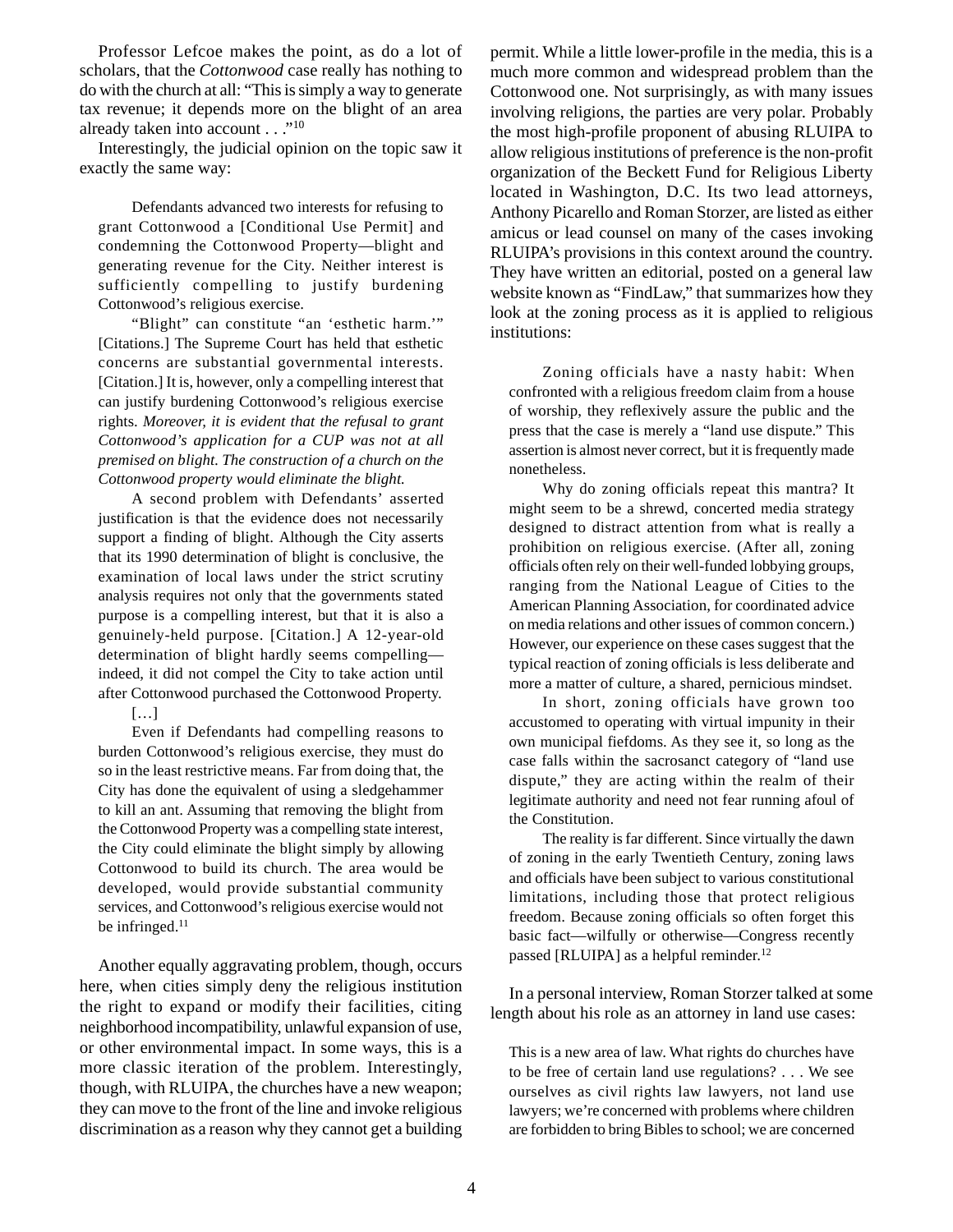with problems where churches or synagogues are forbidden from putting up menorahs in towns; we have clients that are bigger churches, but they aren't typical as bigger churches usually have political power; the smaller churches don't.<sup>13</sup>

Mr. Storzer goes on to point out that, under the *Cottonwood* opinion, the strict scrutiny standard of review has to be applied whenever RLUIPA is invoked. The opinion in *Cottonwood* itself would seem to agree:

RLUIPA provides a strict scrutiny standard of review for land use cases.…

RLUIPA is the most recent in a series of tugs and pulls between Congress and the Supreme Court to define the scope and extent of the Free Exercise Clause. In [Employment Div., Dept. of Human Resources of Oregon v. Smith, 494 U.S. 872, 110 S. Ct. 1595, 108 L. Ed. 2d 876 (1990)], the Supreme Court rejected a long history of Free Exercise Clause jurisprudence that required strict scrutiny of any state action that substantially burdened religious freedom. [Citations.] Instead of the traditional strict scrutiny test, the Supreme Court determined that the adoption of a neutral, generally applicable law did not violate the free exercise clause regardless of its potential effects on religious exercise. [Citation.]

The decision in *Smith* set off significant controversy. In response, Congress passed and President Clinton signed the Religious Freedom and Restoration Act of 1993 (RFRA) . . .. Acting pursuant to the Enforcement Clause of the Fourteenth Amendment to the Constitution [citation], RFRA was designed to "restore the compelling interest test as set forth in" [Sherbert v. Verner, 374 U.S. 398, 83 S. Ct. 1790, 10 L. Ed. 2d 965 (1963)] and [Wisconsin v. Yoder, 406 U.S. 205, 92 S. Ct. 1526, 32 L. Ed. 2d 15 (1972)] Wisconsin v. Yoder, 406 US 205 (1972)]. 42 U.S.C. § 2000bb(b)(1). Thus, as far as Congress was concerned, the *Smith* court's "neutral, generally applicable" jurisprudence was retired and claims under the Free Exercise clause were to be determined under the familiar strict scrutiny test.

The Supreme Court, however, had other ideas, and in *City of Boerne v. Flores*, 521 U.S. 507, 536, 117 S. Ct. 2157, 2172, 138 L. Ed. 2d 624 (1997), the Court held that RFRA was unconstitutional. The court determined that RFRA exceeded Congress' enforcement authority and was instead an attempt to expand the Constitution's substantive rights. *Id.*

Congress once again acted. In July, 2002, Senators Orrin Hatch, Republican of Utah and Edward Kennedy, Democrat of Massachusetts, introduced RLUIPA in the Senate. Gaining bipartisan support, RLUIPA unanimously passed both houses of Congress and was signed by President Clinton on September 22, 2000.

The jurisdictional underpinning for RLUIPA is distinct from RFRA. First, RLUIPA only covers state action aimed at land use decisions and persons in jails or mental facilities. [Citation.] Second, application of RLUIPA is limited to cases that affect federally financed programs, interstate and foreign commerce or cases where the land use decisions are part of a system of "individualized assessments." [Citation.] By limiting RLUIPA in this way, Congress has acted primarily pursuant to its power under the Spending and Commerce Clauses, [citations]. Only application of RLUIPA to "land use regulation[s] or system[s] of land use regulations, under which a government makes, or has in place formal or informal procedures or practices that permit the government to make, individualized assessments" comes under the rubric of Congress' authority under the enforcement clause of the Fourteenth Amendment. [Citation.] *To the extent that RLUIPA is enacted under the Enforcement Clause, it merely codifies numerous precedents holding that systems of individualized assessments, as opposed to generally applicable laws, are subject to strict scrutiny*. 14

Applying the strict scrutiny standard to land use decisions involving churches definitely gives them a leg up; it allows reviewing courts to "second guess" what a land use body did involving them, whereas other land owners have to accept the much lower standard of a rational basis, i.e., if there was any rational basis for the land use body to decide the way they did, a court is unlikely to interfere. Not surprisingly, this is an enormously powerful weapon in the church's pocket. The bigger question, though, is, to decide whether it is fair to give churches special treatment as opposed to equal treatment with everyone else. There are a number of very recent cases across the country showing how the courts are dealing with it.

One of the most hotly litigated cases comes out of the Eastern District of Pennsylvania, the 2002 case of *Congregation Kol Ami v. Abington Township*, resulting in a published opinion on 10/16/02 by the U.S. Court of Appeals for the Third Circuit.<sup>15</sup>

The *Kol Ami* case is a classic case in the idiom of a religious institution seeking to expand or modify a use and invoking RLUIPA's provisions to do it. Congregation Kol Ami is a reform Jewish synagogue that wants to relocate to an 11-acre parcel in the mist of, as the Third Circuit put it: "A purely residential section of Abington Township…in the Philadelphia suburbs, zoned R-1 residential under the township zoning ordinance."<sup>16</sup>

The Third Circuit laid out the salient facts beautifully:

After the congregation entered into an agreement of sale with the Sisters of Nazareth, the current owners of the property, it sought zoning approval from the Township Zoning Hearing Board ("ZHB") seeking either a variance or a special exception, and alternatively for permission to use the property as an existing non-conforming use. When the congregation's application was denied by the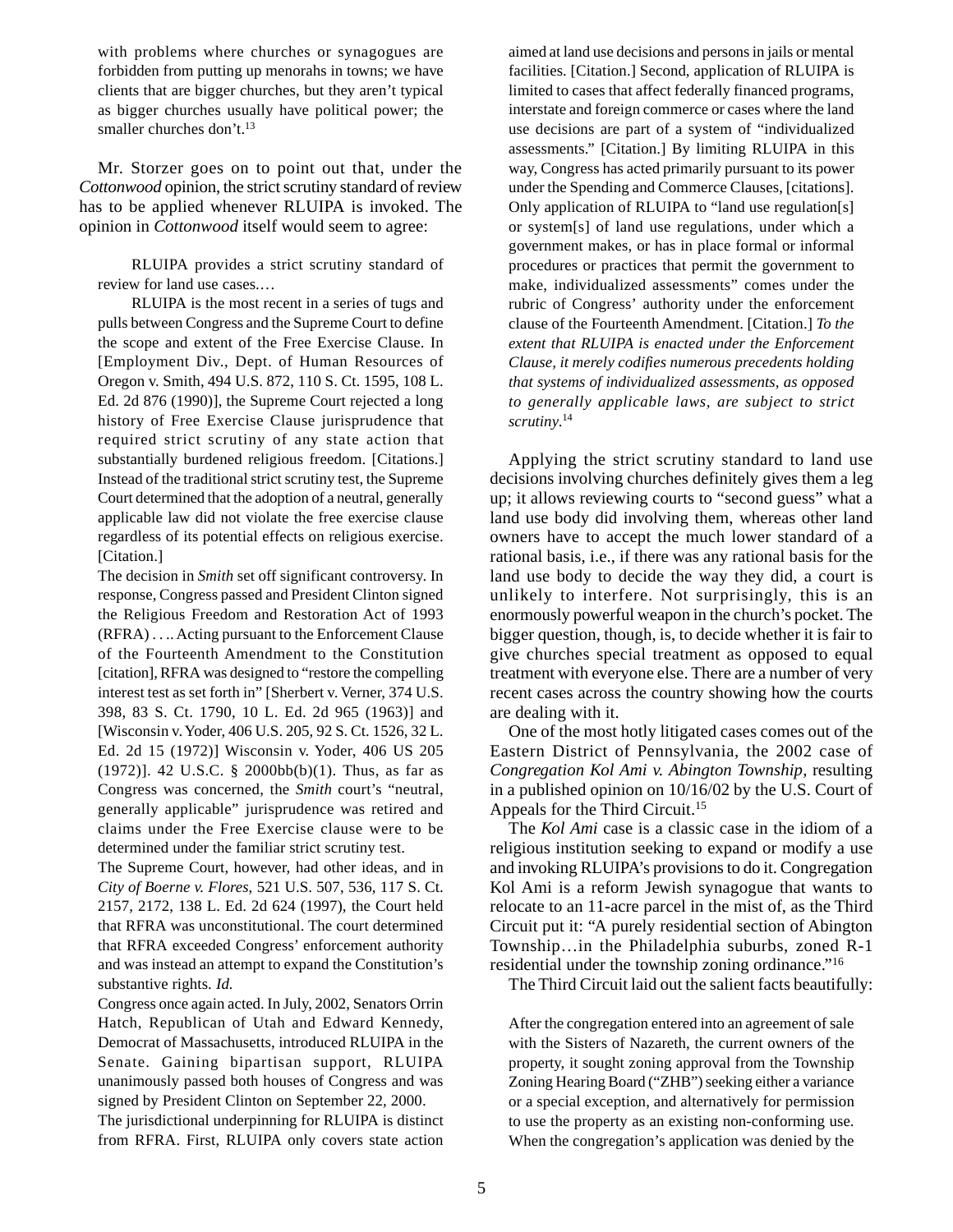ZHB, the congregation…filed suit in the District Court…against the ZHB, Abington Township, its board of commissioners and its director of code enforcement . . . seeking injunctive, declaratory and compensatory relief for alleged civil rights violations pursuant to 42 U.S.C. § 1983. The complaint also alleged a violation of the Religious Land Use and Institutionalized Persons Act of 2000 . . .

Central to the case are certain provisions of the Abington Township zoning ordinance whose purpose, under a 1996 amendment, is "to provide low density, single family, neighborhoods." Under the ordinance, the R-1 residential district only permits a handful of uses by right: agriculture, live stock, single family detached dwellings and conservation and recreation preserve. Similarly, the ordinance only permits a handful of uses by 'special exception', including a kennel, riding academy, municipal complex, outdoor recreation, emergency services, and utility facilities. The ordinance does not permit churches or other religious institutions in R-1, except those that are legal, non-conforming uses, even by special exception. Nor does it allow a myriad of other uses such as schools, hospitals, theaters and day care centers in R-1 residential districts. These uses are, however, permitted in other districts in the township...<sup>17</sup>

During the preliminary litigation at the trial stage, the congregation moved for partial summary judgment on its claim that the ordinance was unreasonable on its face because it prohibited houses of worship from locating in residential neighborhoods. The District Court granted the motion and also granted injunctive relief, ordering the ZHB to conduct hearings on the congregation's application for a special exception. The township appealed, and asked for a stay of the injunction, but the applications were denied. The ZHB held a special exception hearing and concluded that the proposed use would not "adversely affect the health, safety and welfare of the community" and that the use was "consistent with the spirit, purpose and intent of the ordinance." The ZHB therefore granted the congregation a special exception and since that time, the township has also approved the congregation's land development plan. The township pursued the appeal to the Third Circuit, running into claims of mootness in light of the ZHB's act.

The Court of Appeals disagreed not only with the mootness issue, but also with the District Court's handling of the application for injunction:

Under the ordinance, places of worship are not among the uses that are permitted to apply for a special exception. Such an omission is a de jure exclusion of that use from the R-1 residential district. . . .

The District Court's conclusion appears to be a blanket determination that, as a category, places of worship cannot be excluded from residential districts. In combination with the court's order requiring the ZHB

to hold a special exception hearing, the court functionally altered the township's ordinance in two ways. First, it gave the ZHB authority it did not otherwise possess the authority to entertain a request for a special exception by a place of worship in an R-1 residential district. Prior to the District Court's order, the only means for a place of worship to obtain permission to locate in the R-1 residential district was by way of a variance. By permitting places of worship to apply for a special exception, the District Court altered the standard of proof that the congregation must meet in order to obtain approval from the ZHB by removing the much more onerous requirement that the congregation proved "unnecessary hardship."

| ٠ |    |     |     | Ξ |
|---|----|-----|-----|---|
|   | ×. | on, | on, |   |

Second, the court's categorical determination that houses of worship further the public interest open the door for other places of worship to request the same treatment—a special exception hearing in residential zones where they are currently excluded. Supreme Court precedent is clear that the First Amendment prohibits municipalities from applying their laws differently among various religious groups. [Citations.] Further, discrimination against a future similarly situated religious land owner would be a clear violation of the equal protection clause. [Citation.] As a result, the District Court's determination altered Abington's zoning plan by giving the ZHB authority to grant a special exception to places of worship in an R-1 residential district not only in this case, but also in future situations where a place of worship seeks to locate in such a district.

These effects, which operate by virtue of the precedent of the District Court's opinion (unless reversed on appeal), impose a burden on the township…

The congregation makes much of the fact that the District Court did not order the ZHB to grant the special exception, but only required it to hold a hearing. That is, because the ZHB's determination to grant the special exception is said to have been 'voluntary', the congregation submits that we do not have any power to undue what has been 'voluntarily' done. We disagree. *This argument overlooks the fact that the ZHB was completely without authority to consider the request for a special exception absent the District Court's order, which compelled it to do so.*<sup>18</sup>

The Third Circuit sent the case back down to the District Court for findings as to whether the religious use was sufficiently similar to the residential uses in the R-1 zone where the parcel is located. The Third Circuit "telegraphed its punch," by adding this language:

We do however, offer some observations on that issue should the District Court need to revisit it.

First, we note that there is no evidence of anti-Jewish or anti-religious animus in the record…

Second, the facts of this case illustrate why religious uses may be, in some cases, incompatible with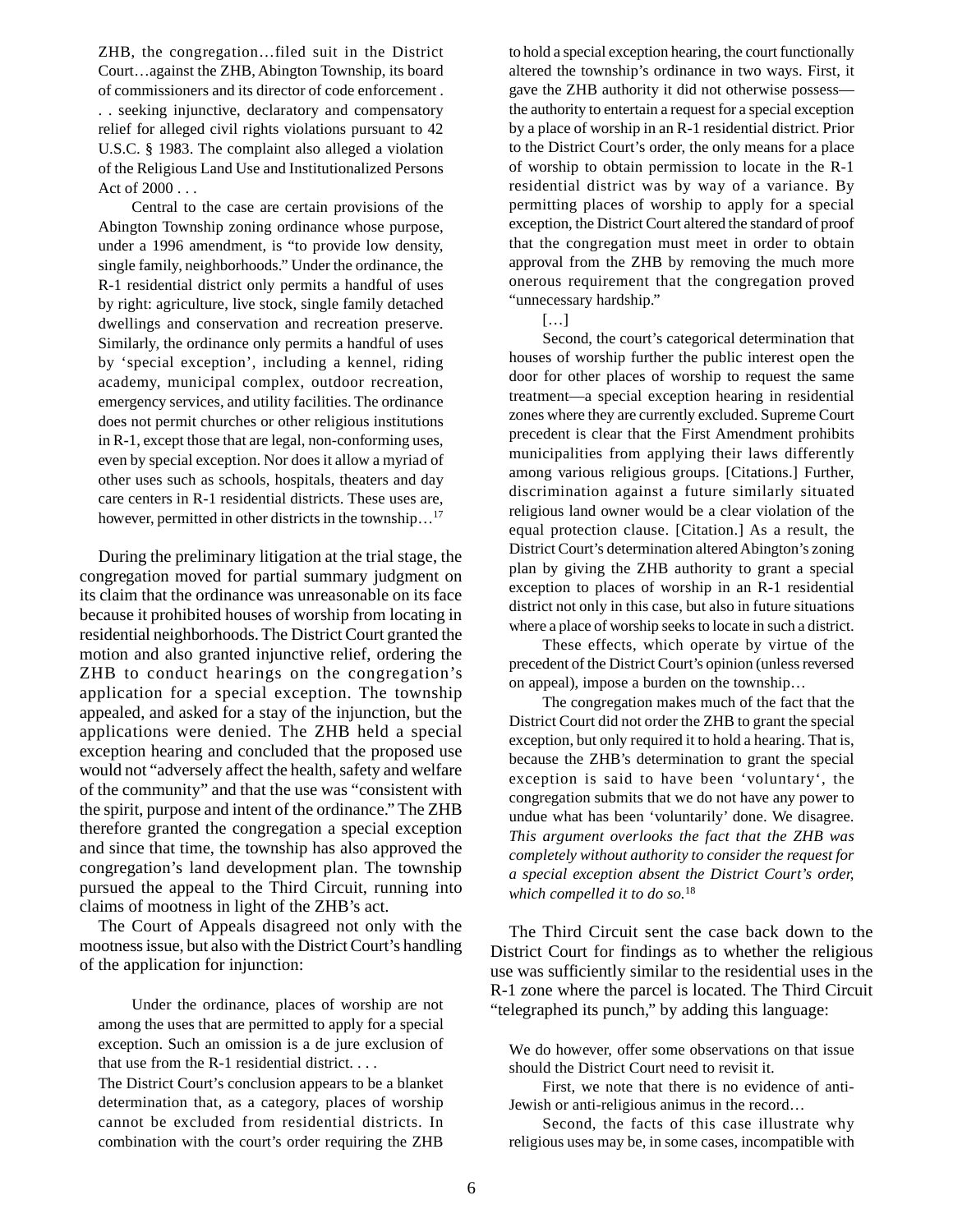the place of "quiet seclusion." When conducting its comprehensive plan in 1992, the Township determined that institutional uses, such as schools, churches and hospitals, have distinctive requirements that would best be addressed by placing them in particular districts. Specifically, the township concluded that although these entities "provide many benefits to the community," they also "have specific use, space and location requirements which are inherently different from other land categories . . . [and] necessitate [ ] a separate land use classification." [Citation.] To that end, the CS-Community Service District was established to meet the particular needs of churches and other institutions. [Citation.]

In view of the enormously broad leeway afforded municipalities in making land use classifications . . . it is strongly arguable that the township's decision to group churches together with schools, hospitals, and other institutions is rationally related to the needs of these entities, their impact on neighboring properties, and their inherent compatibility or incompatibility with adjoining uses. If so, the foregoing standard of review in land use cases will be met.…

Finally, we do not believe land use planners can assume any more that religious uses are inherently compatible with family and residential uses. [Citation.] Churches may be incompatible with residential zones, as they "bring congestion; they generate traffic and create parking problems; they can cause the deterioration of property values in a residential zone . . ." [Citation.] Thus, the District Court must refrain from making a blanket determine that religious institutions are inherently compatible, and, as argued by the congregation, "essential to residential zoning."<sup>19</sup>

Interestingly, the Third Circuit appears to apply the rational relation test, notwithstanding the invocation by the *Kol Ami* plaintiffs of the RLUIPA violation. The Third District also made clear in several places in its opinion that courts, in essence, are not supposed to interfere with local land use decisions:

The Township invokes the well established principle that, in the federal Constitutional universe, federal courts accord substantial difference to local government in setting land use policy, and that only where a local government's distinction between similarly situated uses is not rationally related to a legitimate state goal, or where the goal itself is not legitimate, will a federal court upset a local government's land use policy determination.20

This is a point made by the lawyers for the township and, in fact, some of the scholars as well. In a personal interview, the lead attorney for Abington Township indicated that she saw the application of RLUIPA in the case as "violat[ing] states' rights; this is the last bastion of local control. Other than federal fair housing law and environmental laws, case law has given great difference

to local land use decisions and, more importantly, local authority."21

The same attorney, in an article published on FindLaw's website, reiterated the point:

[T]his federal take over of local land use control constitutes an obvious violation of the Constitution's federalism. If land use is not an inherently local concern, then virtually nothing is. Second, RLUIPA also constitutes an establishment of religion on the part of Congress, for it systematically favors religious organizations over their secular neighbors.22

The author goes on to point out that RLUIPA and its contents were passed without the benefit of any input from planners, land use officials, or neighbors of any religious building. She is pretty vocal about it:

Violating the rule against the establishment of religion by the federal government, both political parties knelt before the altar of religious lobbyists. They refused to ask the hard questions about RLUIPA, even after repeated requests to testify from groups like the National League of Cities.

As a result, the hearing record relies on anecdotal accounts of discrimination against religious buildings and land use (there are precious few cases). It also fails to make a substantial inquiry into the negative secondary affects religious buildings and other religious institutions can rain down on their residential neighbors.

In effect, the members of Congress ignored every homeowner in the county (a silent majority if there ever were one) in favor of creating a more favorable climate for religious buildings. Helping such uses is one thing; but Congress went further—permitting religious land owners to ignore the obligation of every land user, to be concerned about effects on neighbors.<sup>23</sup>

The proponents of RLUIPA really do not deny that. For example, the Sidley Austin Brown & Wood law firm manual on RLUIPA, entitled "Questions and Answers About the Federal Religious Land Use Law of 2000," recites the same facts:

At numerous committee hearings, prominent legal scholars, religious liberty lawyers, and civil rights and religious leaders testified about wide spread discrimination and land use regulation and about how Congress could constitutionally remedy such discrimination. In all, Congress held six house committee hearings and three senate committee hearings that included discussions of religious land use concerns.24

The question is thus posed: If RLUIPA's drafters did not listen to the planners, the cities or the neighbors, how were their concerns taken into account?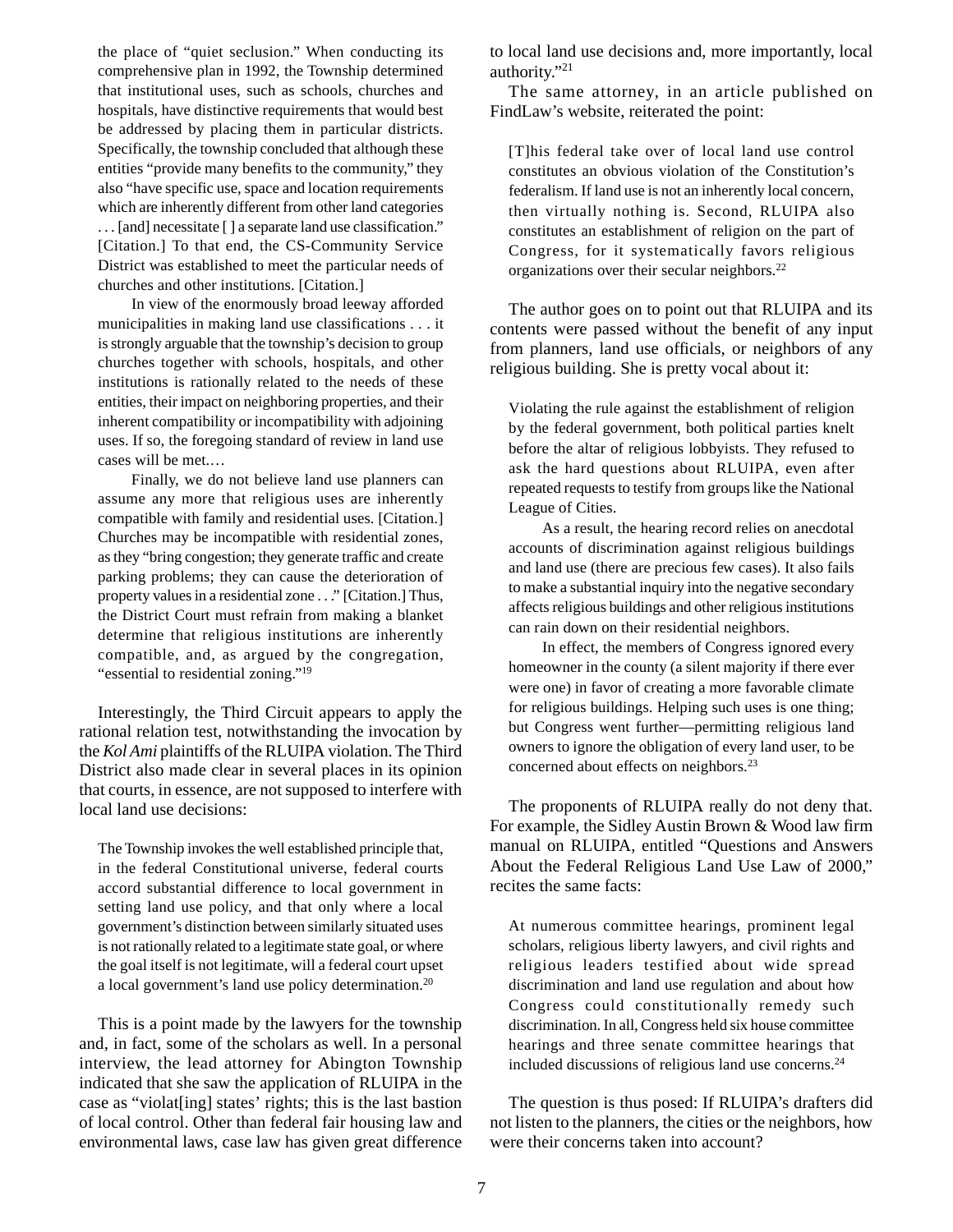Courts wrestle with this issue now. Sidley Austin Brown & Wood is litigating one in Ventura County, CA, the *Ventura County Christian High School v. City of San Buena Ventura* case.25

That case involves a Christian high school leasing a vacant high school property and beginning to install modular classroom units on the land for use. The Christian high school attempted to install the modular units without getting a city use permit, and the city objected, refusing them the right to do it. They filed an action, and in it claimed a violation of RLUIPA.

The court, however, saw the dispute not as a religious exercise violation, but simply a failure of a land owner or land user to comply with local zoning:

It appears that, without erecting different facilities (i.e., the modular units), Ventura Christian's use of the property may be a continuation of an existing use, and therefore would not require a [Conditional Use Permit] . . . However, when plaintiffs chose to install modular units on the property, this was an expansion of their use of the property, thereby requiring a CUP . . . The city has provided the court with a number of CUPs that it has issued to secular and religious entities for the construction of various structures, including modular units on VUSD property.

The evidence directly contradicts plaintiff's allegation that several other private groups had erected modular units on leased school district land at least eight different locations, and had not been required to seek a CUP to do so . . . In light of the above, plaintiffs do not appear to be very likely to succeed on the merits of their claims, as the evidence does not indicate that they have been placed on "less than equal terms" with secular entities in the city . . . The right of free exercise does not relieve an individual of the obligation to comply with a valid and neutral law of general applicability on the ground that the law proscribes (or prescribes) the conduct that his religion prescribes (or proscribes). (Employment Div. v. Smith 494 US 872, 879 (1990)) . . .

Plaintiffs argue that their claims involve "hybrid" constitutional rights, including the right to freedom of religious exercise, "freedom of association and the right to equal protection of the laws and due process" . . . However, in order to assert a "hybrid rights claim", a free exercise plaintiff must make out a "colorable" claim that a companion right has been violated—that is, "a fair probability" or a "likelihood", but not a certitude, of success on the merits . . . The court concluded supra that plaintiffs have not presented adequate evidence for the court to find that they have been treated unequally under the law. Further, plaintiffs have not provided the court with authority that indicates that a neutrally enforced zoning ordinance may violate the constitutional right to freedom of association under the First Amendment. Therefore, the court concludes that this is not a "hybrid rights claim" and strict scrutiny would be inappropriately applied here.<sup>26</sup>

Looking between the lines in this opinion, it is clear that the *Ventura County* court was not willing to give special deference to a religious institution when doing so was going to grant them privileges over and above what a secular user of city property would have to do. A valid public safety argument was proffered by the city, too. When the high school built the modular buildings, they apparently did not do much to ensure the safety or freedom from nuisance of or by the surrounding neighbors:

On September 12, 2002, Frank Nelson, civil engineer who currently works for the city performed a "site inspection" of the property, and made the following observations regarding the installation of the modular units: "Earth materials were moved from the high side to the low side and this created steep slopes next to the backyards of the homes [nearby]; grading and drainage devices to [sic] not appear to have been engineered, checked, permitted or inspected and as a result; and I see no storm water treatment devices at all. The existing drainage devices that appeared to have been in place since before the grading was done do not appear to have been properly maintained . . ."<sup>27</sup>

So how is RLUIPA supposed to be applied? When is the strict scrutiny test invoked and when is the more relaxed rational relation test propounded in *Smith* adequate? A recent federal district court case in San Jose seems to indicate that, like *Ventura County*:

In order to show a free exercise violation using the "substantial burden" test, the religious adherent . . . has the obligation to prove that a governmental [action] burdens the adherents practice of his or her religion…by preventing him or her from engaging in conduct or having a religious experience which the faith mandates. This interference must be more than an inconvenience; the burden must be substantial and an interference with a tenet or belief that is central to religious doctrine.28

The San Jose case involved, on stipulated facts, the purchase by the San Jose Christian College of the former St. Louise Hospital property in the city of Morgan Hill with the intent to use this site for its college campus. The Christian college unsuccessfully applied to re-zone the property for educational use; the site is not presently operating as a hospital, but is the only site within Morgan Hill presently zoned for hospital use. The city denied the re-zoning application and then asserted several bases for its decision, including both the city's preference to retain the existing hospital's zoning as well as the applicant's failure to comply with the city's CEQA-base re-zoning application requirements.

The court in the San Jose case followed, in essence, the *Ventura County* court's reasoning: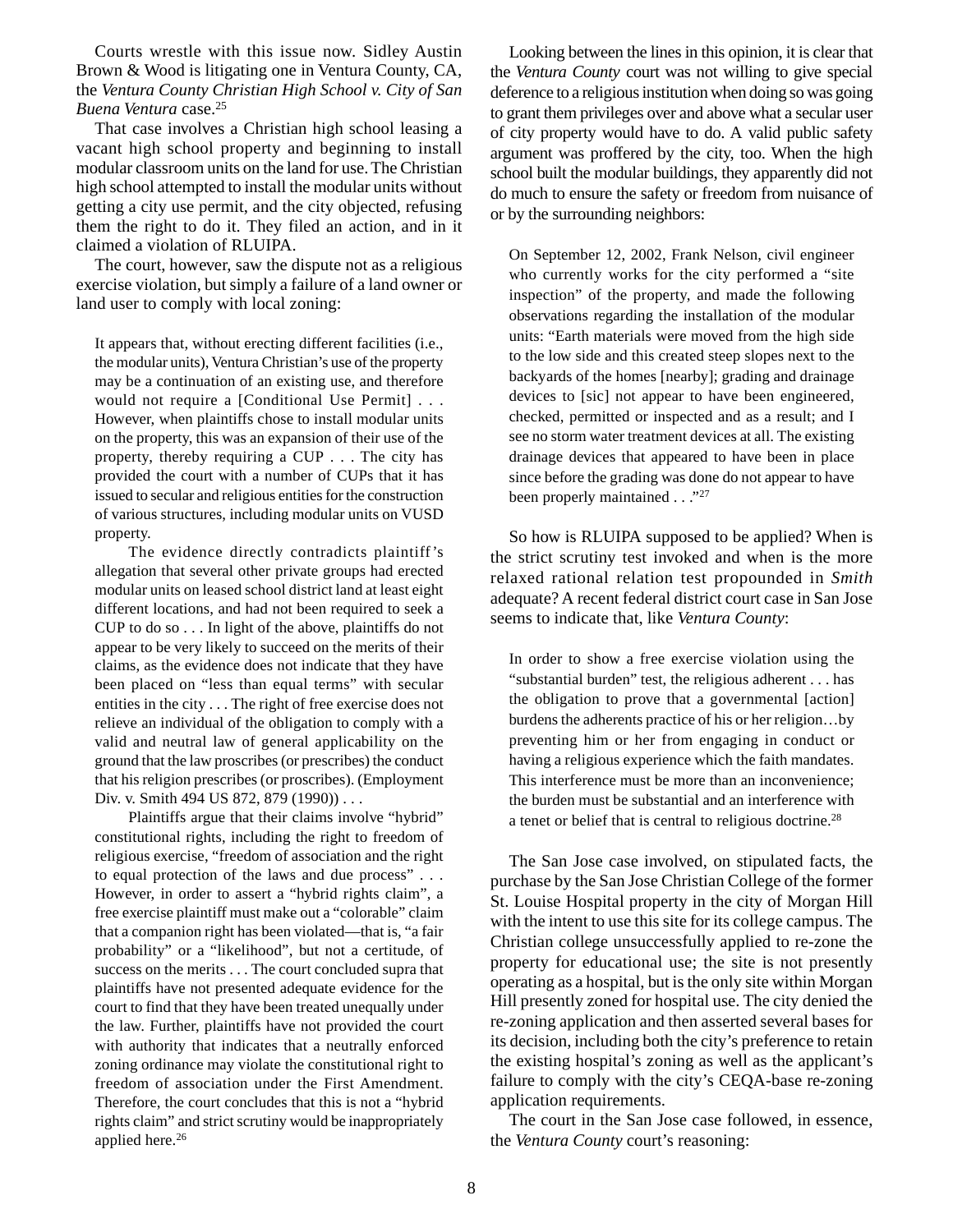[T]urning next to the RLUIPA claim, it too fails. Under the Act, "no government shall impose or implement a land use regulation in a manner that imposes a substantial burden on the religious exercise of a person, including a religious assembly or institution, unless the government demonstrates that the imposition of the burden on that person, assembly or institution—(a) is in furtherance of a compelling governmental interest; and (b) is the least restrictive means of furthering that governmental interest." [Citations.] In order to establish a prima facie case that RLUIPA has been violated, SJCC must present evidence that the city's denial of the re-zoning application "imposed a substantial burden" on the "religious exercise" of a person, institution or assembly. SJCC has failed to make this showing.<sup>29</sup>

The San Jose case is on appeal; the Beckett Fund has joined as an amicus on the plaintiff's side, and the American Planning Association has joined on behalf of the City. Not surprisingly, the case is being widely watched and, even though on appeal, has been quoted in subsequent federal opinions.<sup>30</sup>

The detritus of RLUIPA's passage is littering the courts now; it seems that when a religious institution gets a land use decision it does not like, it can invoke RLUIPA and try to take the matter out of the hands of local land use officials. Was this what RLUIPA's framers intended? That is hard to tell; the vagueness of the language and the lack of input from municipalities, planners, and affected neighbors probably resulted in a skewed piece of legislation.

The bigger question, whether RLUIPA is unconstitutional, though, remains to be decided. It is this author's opinion that, if a lack of constitutionality is found, it will be because of the very reverse of the reasons that the law was probably passed for; it grants an undue preference to religious institutions and discriminates against neighbors and others affected by that preference. The vagueness of the law will undoubtedly contribute to its demise, if in fact that demise takes place. The volatility of the question, though, guarantees that it will be litigated with the same vigor and, as the reader can see, across the entire country until, most likely, the United States Supreme Court takes the issue up. In the meantime, municipalities will now have to tread more carefully when they encounter a land use challenge from a religious institution.

Costco will most certainly have suffered, as did Wal-Mart and other "big box" retailers, negative public reaction and criticism from what appeared to be an event that they had little to do with: the City of Cypress' naked attempt to perform a land grab for its own benefit. The vast majority of the RLUIPA cases, though, are not so black and white and will be a lot harder to resolve.

#### **NOTES**

1. Cottonwood Christian Center v. Cypress Redevelopment Agency, 218 F. Supp. 2d 1203, 1209 (C.D. Cal. 2002).

2. "Double Cross—would you rather have a church or a Costco?; Michael M. Berger; Los Angles Daily Journal, 6/13/ 02.

3. "The First Church of Costco"; Wall Street Journal 5/30/ 02.

4. "Costco Isn't The Villain In Church-City Dispute"; Wall Street Journal, 6/12/02.

5. "Cities Grab Land For Revenue, But Judges Are Slapping Their Hands," Evan Halper, Times Staff Writer, Los Angeles Times, 8/24/02; California Metro Section; Part 2, Page 8.

6. 42 U.S.C.A. § 2000cc(a)(1).

7. 42 U.S.C.A. § 2000cc(b)(1).

8. 42 U.S.C.A. § 2000cc(b)(3).

9. Keetch and Richards, The Need for Legislation to Enshrine Free Exercise in the Land Use Context, 32 U.C. Davis L. Rev. 725 (Spring, 1999). See also Sidley Austin Brown & Wood, Questions and Answers About the Federal Religious Land Use Law of 2000, at 2:27-31.

10. Personal interview of Professor George Lefcoe, University of Southern California School of Law, of 1/9/03.

11. Cottonwood Christian Center v. Cypress Redevelopment Agency, 218 F. Supp. 2d 1203, 1227-29 (C.D. Cal. 2002).

12. "When Land Use Issues Are Also Religious Freedom Issues," Anthony Picarello and Roman Storzer; the Beckett Fund for Religious Liberty; 1/30/02; http:// writ.news.findlaw.com/commentary/20020130\_Storzer.html.

13. Interview with Roman Storzer of 1/9/03.

14. Cottonwood Christian Center v. Cypress Redevelopment Agency, 218 F. Supp. 2d 1203, 1220-21 (C.D. Cal. 2002) (emphasis added).

15. Congregation Kol Ami v. Abington Township, 309 F.3d 120 (3d Cir. 2002).

16. Id., 309 F.3d at 124.

17. Id.

18. Id., 309 F.3d at 131-33 (emphasis added).

19. Id., 309 F.3d at 143-44.

20. Id., 309 F.3d at 125.

21. Interview with Marci Hamilton of 1/11/03.

22. "Struggling With Churches as Neighbors: Land Use Conflicts Between Religious Institutions and Those Who Reside Nearby," by Marci Hamilton, 1/17/02; FindLaw's Legal Commentary, Page 2, paragraph 5; "http://writ/finelaw.com/ hamilton/20020117.html" http://writ.news.findlaw.com/ hamilton/20020117.html.

23. "Struggling With Churches as Neighbors: Land Use Conflicts Between Religious Institutions and Those Who Reside Nearby" by Marci Hamilton, 1/17/02; FindLaw's Legal Commentary, Page 2, paragraphs 7 and 8; http:// writ.news.findlaw.com/hamilton/20020117.html.

24. Questions and Answers About the Federal Religious Land Use Law of 2000, Sidley Austin Brown & Wood Religious Institutions Group and the RLUIPA Litigation Task Force, page 11:21-17.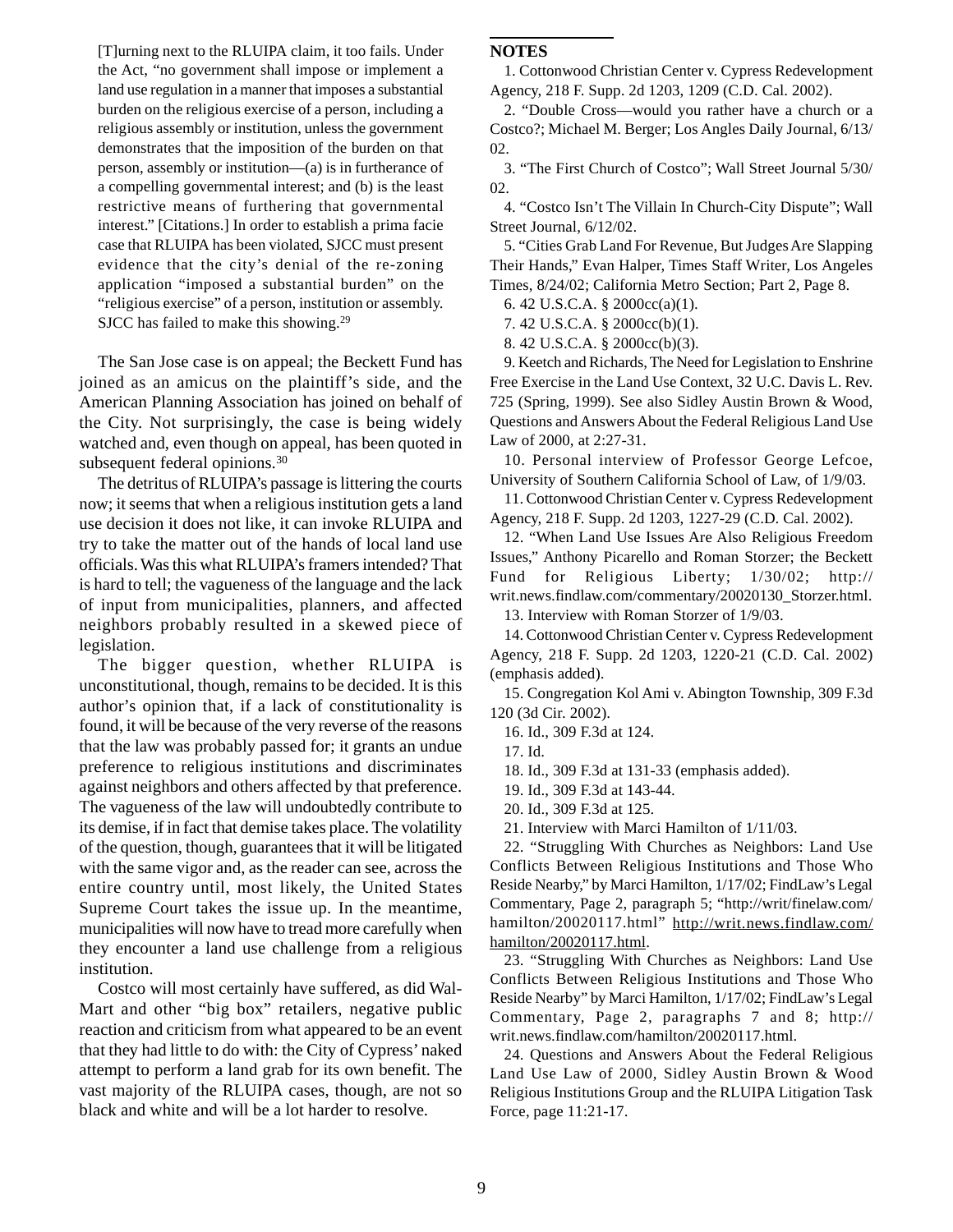25. Ventura County Christian H.S. v. City of San Buena Ventura, Case No. CB-02-08379 CAS, 2002 U.S. Dist. Lexis 22992.

28. Bryant v. Gomez, 46 F.3d 948, 948-49 (9th Cir. 1995), as cited in San Jose Christian College v. City of Morgan Hill, 2002 U.S. Dist. Lexis 4517 (N.D. Cal., San Jose Div., filed 3/ 8/02), 3:3-8.

29. Bryant v. Gomez, 46 F.3d 948, 948-49 (9th Cir. 1995), as cited in San Jose Christian College v. City of Morgan Hill, 2002 U.S. Dist. Lexis 4517 (N.D. Cal., San Jose Div., filed 3/ 8/02), 2:33-40.

30. See, e.g., Grace United Methodist Church v. City of Cheyenne, 235 F. Supp. 2d 1186 (D. Wyo. 2002).

# **RECENT CASES**

## **Massachusetts Court Finds Continuing Obligation to Provide Affordable Housing Units under Comprehensive Permit**

In Zoning Bd. of Appeals of Wellesley v. Ardemore Apartments Ltd. Partnership, 436 Mass. 811, 767 N.E.2d 584 (2002), the Supreme Judicial Court of Massachusetts held that the owner of a 36-unit apartment building in an area zoned as a single-family district had a continuing obligation to make some of the apartments available at below-market rents where permission to build the complex had been secured under the state's comprehensive permit statute.

As explained by the court, a comprehensive permit is available under the Massachusetts statute only when proposed housing is subsidized by the federal or state government "under any program to assist the construction of low or moderate income housing." In this case, the owner had been able to obtain a comprehensive permit because construction financing had come from state agencies under the "State housing assistance for rental production program." 767 N.E.2d at 586.

The court ruled that the owner could not escape its obligation to provide affordable housing under the comprehensive permit merely because of the passage of time:

We conclude that, where a comprehensive permit itself does not specify for how long housing units must remain below market, the Act requires an owner to maintain the units as affordable for as long as the housing is not in compliance with local zoning requirements, regardless of the terms of any construction subsidy agreements. . . . By receiving permission to build a multiunit apartment building in violation of local zoning laws the owner received—and continues to receive—a great benefit. We see nothing in the Act to suggest that the Legislature intended to override local zoning autonomy only to create a fleeting increase in affordable housing

stock, leaving cities and towns vulnerable to successive zoning overrides, and the issuance of a never-ending series of comprehensive permits.

Id. at 587-88.

## **New Jersey Court Examines Preemptive Aspect of Right to Farm Act**

In Township of Franklin v. Hollander, 172 N.J. 147, 796 A.2d 874 (2002), the Supreme Court of New Jersey held that the state Right to Farm Act "preempts municipal land use authority over commercial farms." The court then proceeded to examine the intricate relationship between commercial farming activities, which are governed by the Right to Farm Act, and local zoning and land use ordinances enacted pursuant to the Municipal Land Use Law.

Under the Right to Farm Act, primary jurisdiction over disputes between municipalities and commercial farms rests with the County Agricultural Boards (CABs) and the State Agricultural Development Committee (SADC). However, the court explained, "the authority of the agricultural boards is not unfettered when settling disputes that directly affect public health and safety." 796 A.2d at 877. In such cases, "the boards must consider the impact of the agricultural management practices on public health and safety and temper their determinations with these standards in mind." Id.

The court elaborated at some length:

As a general rule the threshold question will be whether an agricultural management practice is at issue, in which event the CAB or SADC must then consider relevant municipal standards in rendering its ultimate decision. . . . There will be those cases where the local zoning ordinance simply does not affect farming. There will be other disputes where, although the ordinance has a peripheral effect on farming, it implicates a policy that does not directly conflict with farming practices. In such cases greater deference should be afforded to local zoning regulations and ordinances. Even when the CAB or SADC determines that the activity in question is a generally accepted agricultural operation or practice[,] the resolution of that issue in favor of farming interests does not vest the board with a wide-ranging commission to arrogate to itself prerogatives beyond those set forth in the Act. The boards must act in a manner consistent with their mandate, giving appropriate consideration not only to the agricultural practice at issue, but also to local ordinances and regulations, including land use regulations, that may affect the agricultural practice.

#### 796 A.2d at 877-78.

The court stated that "a fact-sensitive inquiry will be essential in virtually every case." 796 A.2d at 878.

<sup>26.</sup> Id.

<sup>27.</sup> Id.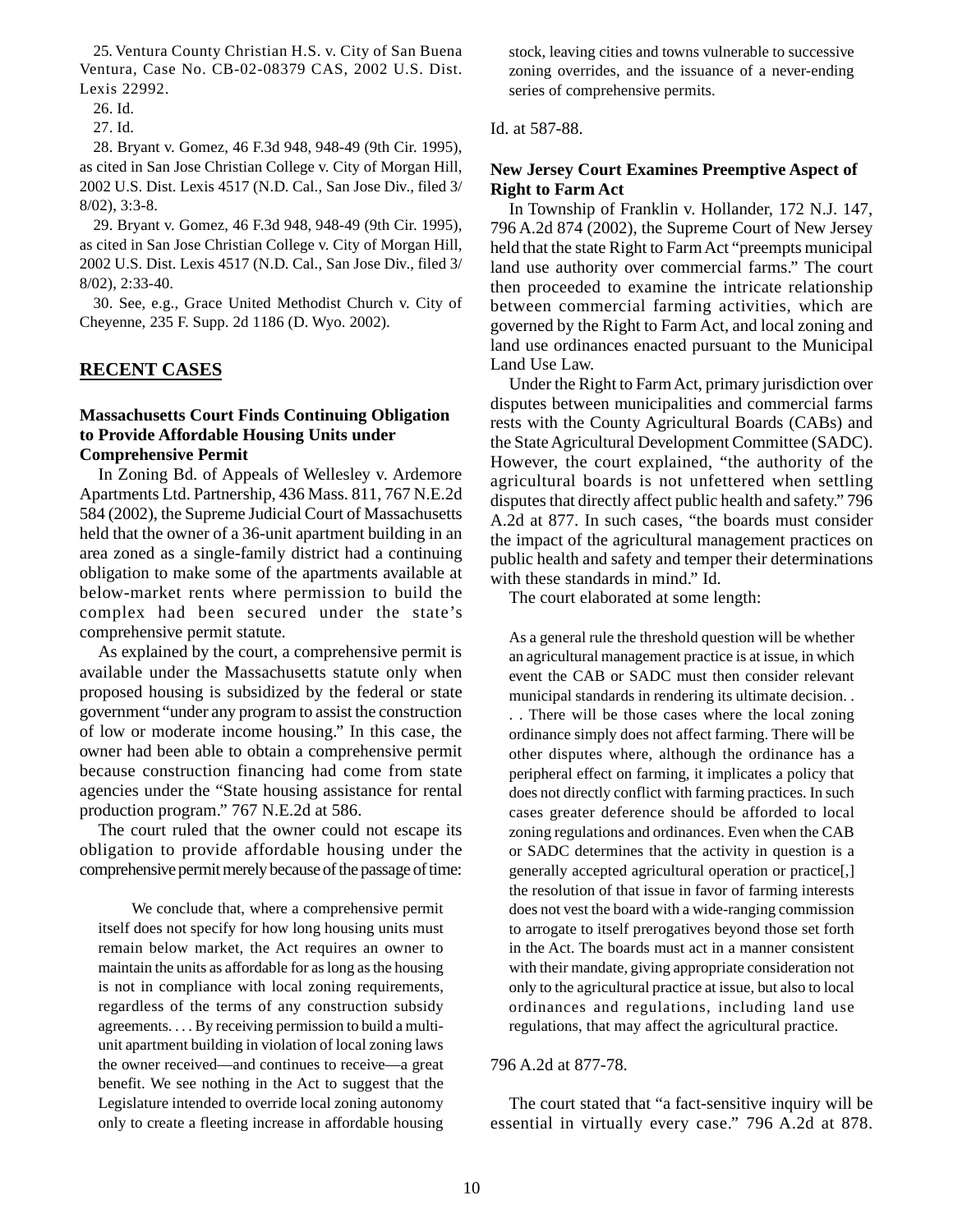"Agricultural boards will have to deal with an array of matters that are within the traditional jurisdiction of local authorities such as hours of operation, lighting, signage, ingress and egress, traffic flow, and parking, to name just a few." Id. The court concluded:

We recognize that the task before the agricultural boards is complex. Agricultural activity is not always pastoral. The potential for conflict between farming interests and public health and safety exists. Nevertheless, we repose trust and discretion in the agricultural boards to decide carefully future disputes on a case-by-case basis and to balance competing interests. We are confident that the boards will conduct those proceedings and reach their determinations in good faith, cognizant that the benchmark for those decisions is the understanding that government has an obligation to deal forthrightly and fairly with property owners and their neighbors.

Id.

## **Ohio Court Orders Compensation for Temporary Taking, Among Other Issues**

The Supreme Court of Ohio answered various questions about takings law in that state in a quirky case, State ex rel. Shemo v. Mayfield Hts., 95 Ohio St. 3d 59, 2002-Ohio-1627, 765 N.E.2d 345 (2002). As an initial matter, the court held that its two-pronged takings test, based on the U.S. Supreme Court's *Agins* decision, is "disjunctive" when the case involves an as-applied takings claim. In other words, "a compensable taking can occur *either* if the application of the zoning ordinance to the particular party is constitutionally invalid, i.e., it does not substantially advance legitimate state interests, *or* denies the landowner all economically viable use of the land." 765 N.E.2d at 350. The Ohio court acknowledged that its prior decisions had caused some confusion on this issue among the lower state courts. "Although in previous cases we have applied the test in a conjunctive fashion, those cases involved merely challenges to the constitutionality of [zoning] ordinances and did not involve takings claims. . . . We now clarify that satisfaction of either prong of the *Agins* test establishes a taking." Id.

In the *Shemo* case, it was undisputed that the property at issue had been subject for several years to single-family zoning classifications that did not substantially advance legitimate state interests. Therefore, the court held that a compensable temporary taking had occurred, even though the property owners did not prove that they had been deprived of all economically viable use of the property.

The court completely rejected the city's argument that there could be no taking because the single-family residential zoning existed at the time the owners acquired the property. Referring to the *Palazzolo* decision, the court stated, "The United States Supreme Court recently rejected a similar argument that a purchaser or a successive title holder is deemed to have notice of an earlier-enacted land restriction and is barred from claiming that it effects a taking[.]" 765 N.E.2d at 352.

The court also held that invalidation of the ordinances as applied to the property at issue did not relieve the City of its duty to compensate the property owners for the temporary taking. The court found that compensation for a nine-year period was required under *First English*.

Finally, the court dismissed the city's argument that res judicata barred the takings claim because the claim could have been asserted by the property owners in an earlier declaratory judgment action brought against the city:

Respondents are correct that res judicata generally bars litigation of all claims that either were or *might have been* litigated in a first lawsuit. [Citation omitted.] Unlike other judgments, however, and consistent with the persuasive weight of authority, a declaratory judgment is not res judicata on an issue or claim not determined thereby even though it was known and existing at the time of the original action. [Citation omitted.] Thus, a declaratory judgment determines only what it actually decides and does not preclude other claims that might have been advanced. Therefore, [the owners'] failure to raise their takings claim in their previous declaratory judgment action does not bar their takings claim in this mandamus proceeding.

Id. at 355.

# **Ohio Manufactured Housing Statute Invalid under Home Rule Law**

The Supreme Court of Ohio struck down a state manufactured housing statute because it violated the Home Rule provision of the Ohio Constitution. Canton v. State, 95 Ohio St. 3d 149, 2002-Ohio-2005, 766 N.E.2d 963 (2002). The statute generally prohibited municipalities from restricting the location of manufactured homes in zones where single-family homes were permitted. The statute also contained an exception that allowed private landowners to prohibit manufactured homes by incorporating restrictive covenants into their deeds. The statutory prohibition and the statutory exception were both challenged in a declaratory judgment action by the City of Canton, which argued that its home rule powers were infringed by the statute.

The court began by noting that municipalities in Ohio derive their powers of self-government directly from the Ohio Constitution. The court then held that a state statute takes precedence over a conflicting municipal police power ordinance only if the statute is a "general law." The court then applied a four-part test, and concluded that the statute was not a general law for purposes of home-rule analysis.

First, the court found that the statute was not part of a "statewide and comprehensive legislative enactment." 766 N.E.2d at 968. The court found that "the state does not